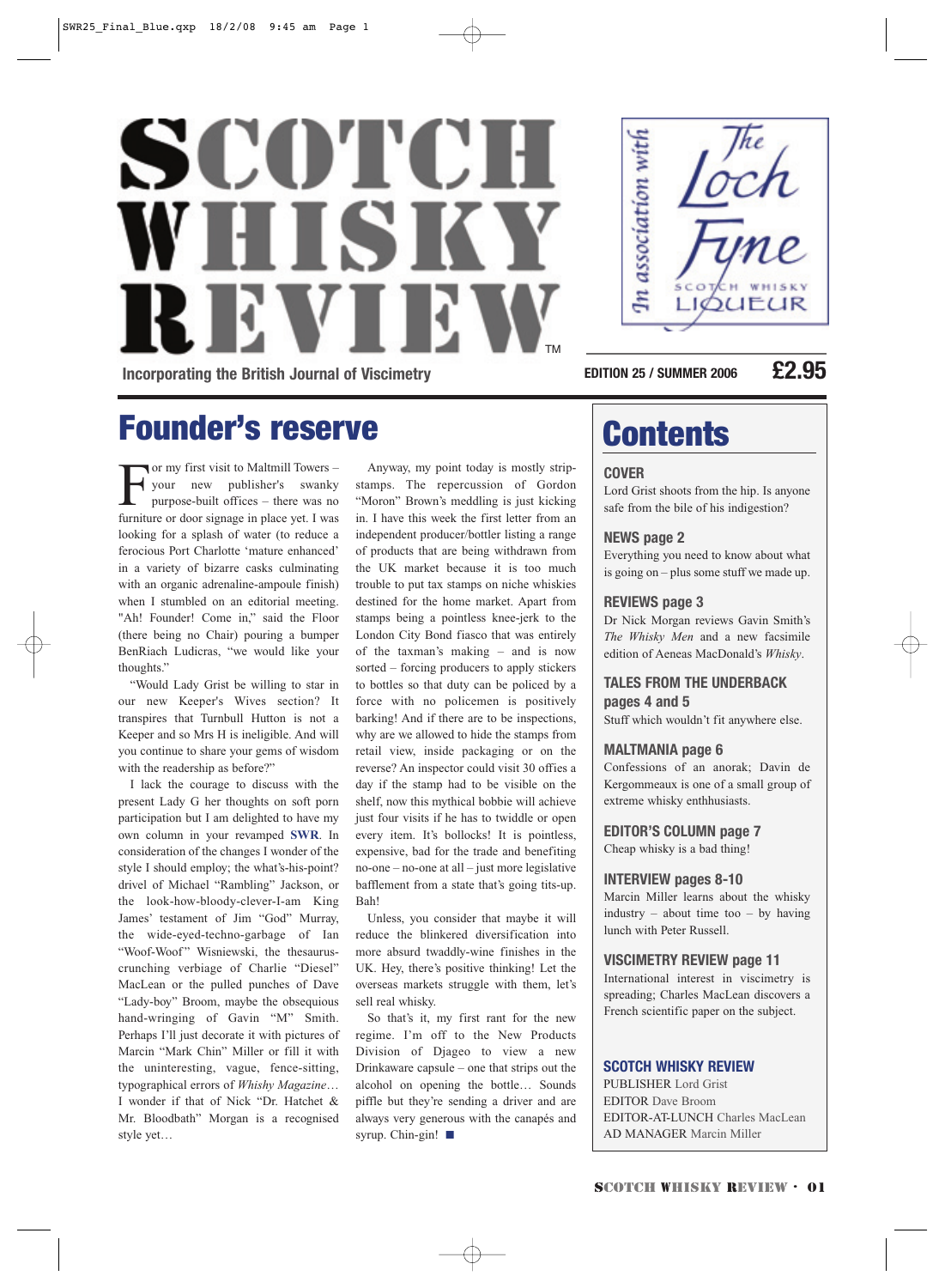## APOCRYPHA

I S LAGAVULIN CURSED? For a while it seemed so. Last year, Donald Renwick finally completed his escape tunnel which he had dug from the distillery to the mainland with a bone-handled teaspoon stolen from the Ardbeg café. The fact that he surfaced at Lochnagar might explain why it took him seven years.

Donald was replaced by John Thomson from the Port Ellen Maltings but within a matter of weeks he stumbled across the entrance to the tunnel and used it to escape to Knockando. John was due to be replaced by 'Big' Willie MacDougall from Oban, but at the last minute he gave his Diageo minders the slip and fled to Edradour. The curse of Lagavulin appears to have been cured however with the appointment of Ileach Graham Logie. Graham Logie. The saga hasn't finished, as Steve McGingle, Diageo's erstwhile head of operations (Islay division), has now found Donald's tunnel. What is it about Islay they dislike?"

That said... what of Edradour? One minute the second-oldest distiller in the world is there, spanner in hand, the next he is gone. The official line is he's gone south to spend more time with his family, but the expression on Andrew Symington's face when asked "where's Iain?" suggests the parting wasn't quite so amicable.

A hunt for a manager at Springbank has ended. Frank McHardy was due to take a role more akin to production director for the two sites leaving day-to-day running to his brewer. The day before said brewer was due to take over, however, he announced he was leaving to become an insurance salesman which makes him the whisky world's equivalent of John Major who ran away from the circus to become an accountant.

Stuart Robertson, formerly of Cragganmore distillery, has been appointed.

Talking of Springbank are there signs of a rapprochement between the iconoclastic distiller and the SWA? The "industry body" has reinstated Campbeltown as a region in its own right having controversially stripped it of this status a few years ago. And was that really Hedley Wright applauding speeches by Gavin Hewitt (sadly sans pith helmet) and Campbell Evans at the World Whiskies Conference? Right enough one of our contacts (the one who was awake) did say that Mr Wright's hands did seem to be moving considerably more slowly than everyone else's.

The lack of noise coming from Pernod-Ricard over Glendronach has kicked the rumour mill into action once more. The firm has been quick to slot Scapa into its portfolio and has, apparently, plans for one of its hidden Speyside gems as well, but nothing for 'Dronach has been announced. The fact that Euan Shand was recently spotted in Moscow talking to some Russian gentlemen is purely coincidental. Isn't it?

There is nothing we love more than a whisky festival but the gentleman's agreement which prevented clashes occurring in the same country appears to have broken down. This year's Limburg fest clashed with another show in Hamburg, leading to a no-show at the former by a number of players who felt their resources were over-stretched.

The same, it would seem, is happening in Canada where the Ontario Liquor Board has scheduled a Whisky Live just one week before the independent Spirit of Toronto fair. This has been operating for the past two years and is run by our very good friend and fellow fanziner Johanna Ngoh. The inevitable result of this is that Johanna's event will be forced to close – no distiller wants to get on the wrong side of the all-powerful Liquor Board. It is our understanding that legal advice is being taken. Messages of support should be sent to: johanna@singleminded.ca

News reaches SWR that Richard Gordon of the Scotch Malt Whisky Society is leaving to pursue a dramatically different career. He is to become bursar of St Peter's College, Oxford University, England. Speculation about the reason for his departure would be purely academic at this stage.

There is a rumour that Brora's still have been sold... to China! ■

### Spice Tree felled by SWA

SWE SUGGESTED last issue, the<br>SWA has clamped down on<br>that inner staves do not fall within the SWA has clamped down on Compass Box's Spice Tree, saying that inner staves do not fall within the Scotch Whisky Act. The announcement came on the same night that the firm won *Whishy Magazine*'s Innovator of the Year (for the 38th time running)... for, you guessed it, Spice Tree. Rumours that the second batch (which the SWA has, magnanimously, allowed to be bottled) was to be renamed Irony are, sadly, unfounded. Smart collectors will however be snapping this up... whatever the name. Don't think that this is the end of the saga, however. ■



### Huge bottom-end

TALKING OF OWN-LABEL (as we were) it appears that there's been a<br>bit of a stooshie at Glenmorangie. were) it appears that there's been a bit of a stooshie at Glenmorangie. Its new owner hasn't taken too kindly to its newest addition having a huge bottom-end business and has apparently demanded that this division is sold off. There is considerable resistance to this among some of the old regime still within 'Morangie (yes there really are some), but one takes on M. Arnault and his vision of luxury at one's peril. Could mashed neep be on the menu at the Broxburn staff canteen? ■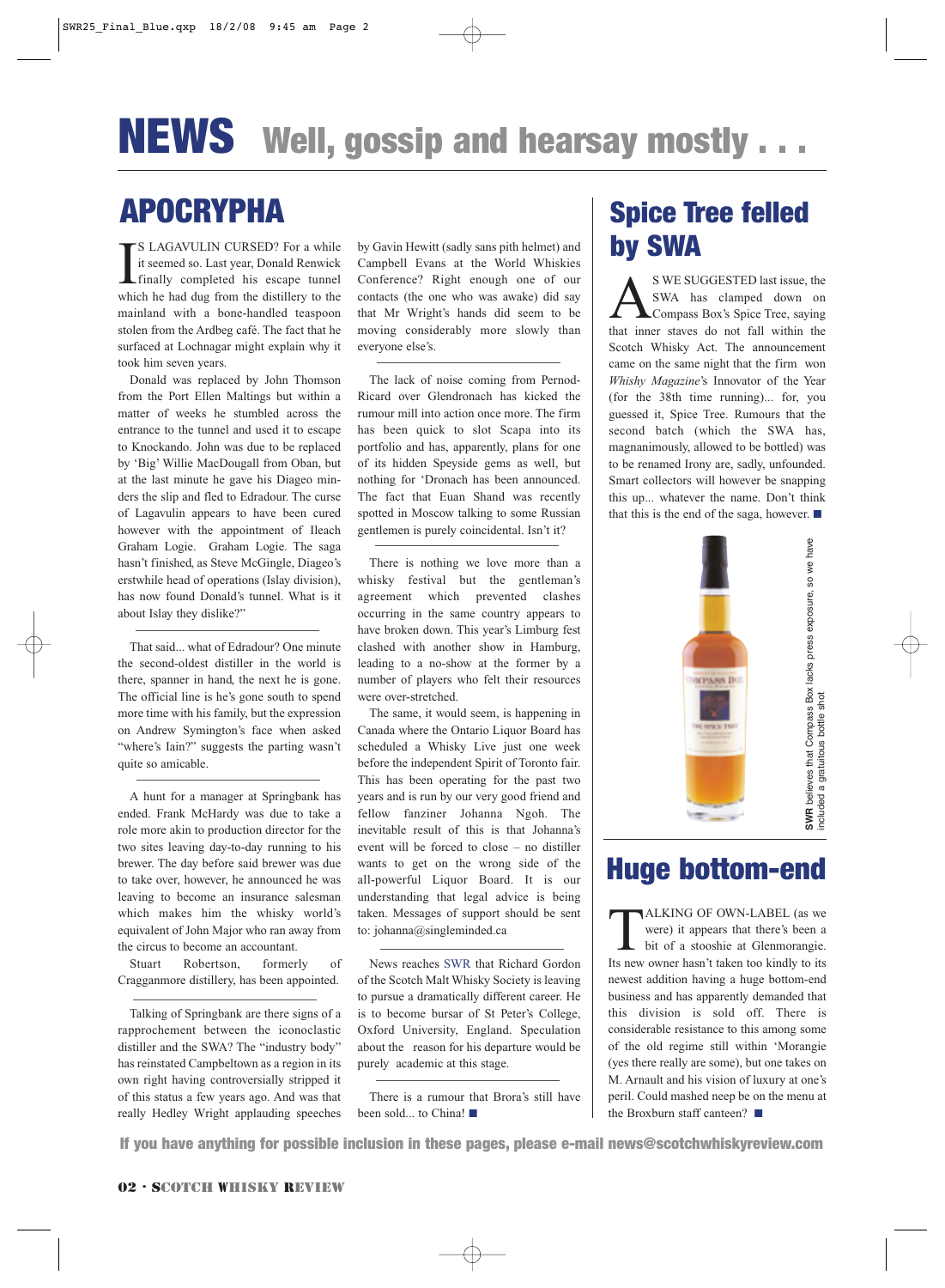# AND REVIEWS

**Aeneas MacDonald, Whisky, facsimile edition with an introduction by Ian Buxton, Cannongate, Edinburgh, 2006, £9.99 (to be published in November 2006)**

eneas MacDonald's *Whisky* is probably one of the finest books ever written about the subject. Published in 1930 it is the work of a true controversialist. Read MacDonald's work, which editor Ian Buxton claims to be the first written for the whisky consumer, and you will find a story unfolding of passion, poetry and national pride – everything which some would argue (incorrectly, in the opinion of this reviewer) is sadly missing from the whisky industry today. But what you should remember when you read it, and here is the joy of the thing, is that MacDonald was not like today's self-styled and self-promoting whisky writers, hand-in-glove (and wallet) with whisky producers.

On the contrary, as Buxton reveals (and, as far I'm aware, only a handful of people previously knew) MacDonald was the pseudonym for George Malcolm Thomson, co-founder of Edinburgh's Porpoise Press, passionate nationalist (at least at the time of writing *Whisky*), intimate of many of the leading figures of Scotland's 20th century

literary renaissance (Neil Gunn, George Blake, Hugh MacDiarmid, Eric Linklater) and also of some of its more shadowy figures, notably the extreme nationalist and polemicist Andrew Dewar Gibb. Thomson had, as his book was being published, moved to London to work for Lord Beaverbrook, a connection that lasted until his retirement, when he took to writing pot-boiling history and historical pot-boilers.

Read against this background, the book takes on greater significance and its core argument, "his championing of the drinker against the complacency of an industry then in frightening decline" can possibly be seen as a metaphor for greater concerns about Scotland that Thomson shared with his learned literary contemporaries. Buxton's introduction is learned and well researched about these connections, to the point of painstaking detail about the publication of the book and its various editions. He answers the question about the pseudonym; it seems Thomson was scared of his tee-total mother and wanted to distance himself from the publishing house he had co-founded.

Thomson's message of warning to the complacent "make it a quick one" drinker and his attempts to highlight the dangers of the commoditisation of whisky (blends in particular) which he very accurately foresaw still ring loud today, as does his mission to put Scotch back on the "table of the connoisseur".

His text deserves a close reading; his insights into regional taste differences deserve particular scrutiny. Reading this book, written by a real consumer champion, is both an education and a pleasure (the illiterate will find that this handsome facsimile of the first edition with a pretty dust-jacket makes a splendid addition to their shelves of unopened books) and as such it's a must read for all whisky experts, maniacs and gurus today.

Mr Buxton deserves to be congratulated for having the perseverance to rescue it from "the clouds of mystery that veil the youth of the human race." ■

## Do do do do do you remember...

**The Whisky Men, Gavin Smith, Birlinn, Edinburgh, 2005, £14.99**

(Sung to the tune of *Those were the days* with acknowledgement and apologies to Gene Raskin and Mary Hopkins)

*Once upon a time there was a business Full of fun and characters so they say Proud and fierce and independent Just so sad it's not like that today…*

*Those were the days my friends Before the chemists came We'd drink our Joe, forever and a day We'd dram the whole day through We'd work though we were fou Those were the days, oh yes they were the days*

*It was always someone else who did the thieving Milking the cow or walking with the dog*

*Playing cat and mouse with the gauger Swilling out the very last drop of grog*

*Those were the days my friends Before the maltsters came,*

*We'd turn the grain, and breathe in all that dust Our malt was mostly poor, Our backs broke on the floor, Those were the days, oh yes they were the days*

*Give me a dram at seven in the morning And another when I throw off the draff Each day I crawl home drunk my hands are shaking Goodness, oh, that clearic was a laugh*

*Those were the days my friends Before computers came We'd do everything we knew by rule of thumb We'd open valves by hand,*  CO<sub>2</sub> *be damned, Those were the days, oh yes they were the days*



*Let me tell you something I remember, Or did I dream it, read it, maybe I was told? The past seems such a pleasant thing to me, A safe and happy place as I get old*

*(sung with vigorous affection and gusto…)*

*La la la la la la, la la la la la la, La la la la, la la la la la la, Those were the days my friends, we wished they'd never end, Those were the days, oh yes they were the days* ■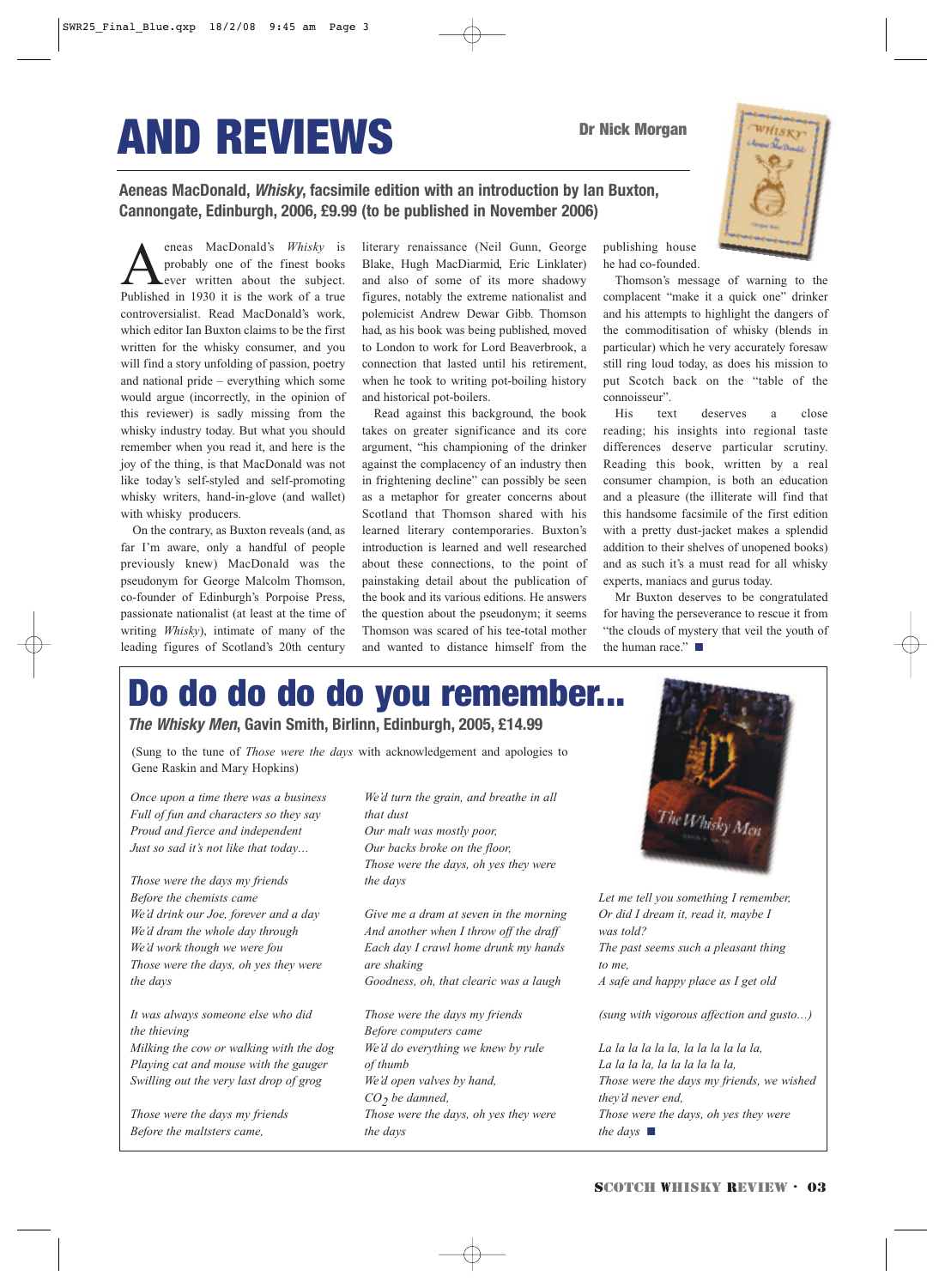# Tales from the underback

reader (who, after reading this we'd<br>
rather not meet on a dark alley late<br>
an extreme fighting site on the internet (you rather not meet on a dark alley late at night) spotted the following on an extreme fighting site on the internet (you see why we'd rather not meet him) giving an insight into the other side of – arguably – the best Polish whisky scribe.

"The opening minute was spent with the fighters feeling each other out. Each fighter feinted and countered trying to judge the others reaction until Wisniewski dropped and took Noble to the ground. The rest of the round was spent with Wisniewski, either in Noble's guard or in the full mount just long enough to do damage before Noble could get guard back... the round ended in convincing fashion for Wisniewski.

"The second round was... more of Noble pressing the fight... In the tie-up, Noble reached around Wisniewski, picked him up and threw him onto his back with a thud from the apron and a gasp from the crowd.

"The... final round [was] spent... looking for the opening that would finish the fight. Midway through the round, Noble overextended once and Wisniewski got the takedown. In the full mount Wisniewski couldn't finish Noble and despite working from a bad position Noble never quit... the round ended with Wisniewski in a full mount landing shots to Noble's head. Maybe not doing a lot of damage, but it was convincing enough for the judges to score the bout unanimously for Wisniewski."

The question is does he keep his hair magnificently coiffed when even in the "full mount"? What had Sir Iain Noble (of Te Bheag and Poit Dhubh fame) done to offend our bigos-loving scribe in the first place? ■

## Sports section | Alfred Barnard is unwell

#### STOP IT AT ONCE…

#### The smugness of the big and the arrogance of the small

You can be massive and generally excellent; you can be miniscule and more rubbishy than a rubbishy thing. The excellence of a distillery should be assessed in the same way as class. You've either got it – or you haven't.

Or, call me old-fashioned, you could even judge a distillery on its output.

#### Phoney mailings

Do you really think that the distillery manager has the time, inclination or skills required to write a formulaic **AIDCA** marketing missive to you?

Next time one lands on your mat, check whether the letter gets your **A**ttention, then grabs your **I**nterest, before creating **D**esire, eliciting your **C**ommitment before compelling you to **A**ction. My betting? NFW.

There is a certain synergy between the quality of the communication and the product. So suitably gullible marketing attracts necessarily gullible consumers. Talking of which, what did happen to my square inch of Islay's Vindaloo Factory?

And I only ever received a few Black Bottle mailings from the 'Distillery Manager'. How did they even manage one, given that there's no such place for a blend?

Thank Murray for small mercies, at least most whisky junk mail is no longer printed on parchment.

#### Obsequious 'celeb' interviews

Has-beens who never were – these are almost always written up in Q & A format. They're your notes, scribe, not a finished article.

You've seen the sort of thing. They're nearly always with drummers.

Draff Monthly: When did you first taste single malt?

Benzy Drin: We were on tour supporting Mogadon in Finland five years ago, and Slimy Towed [Lead Singer of Mogadon during their halcyon period 1967 – 2000 when I was a true Moggie! Ed.] was given a case of Glen Toblerone by their Scandinavian management company. It was like 'Wow' – specially with lemonade. And it's really, really like ironic, 'cos Glen T are now co-sponsoring our World Bank Tour of village halls in Germany.

#### Our own Minor Sleb Corner

SWR has to have one. It's the law.

Your columnist recently got lured into some posy Covent Garden club (in London, in England) by Derren Brown's agent who'd been celebrating getting an extended Channel 4 contract for his illusionist client. Free drink was mentioned.

It turns out that the great mindbender – as clever as David Blaine is irritating – is also something of a malts fanatic. (The agent might have been exaggerating, but he was probably only 30% or so out.)

I have yet to meet Dezza – although a tasting is on the cards. But someone's already working magic on me.

I've just contributed to a whisky publication and agreed a fee of precisely nothing. Mind games? That's Olympic gold medal-winning level. I've asked the surgeon not to sew up my vent, but fit a zip. It'll be much easier next time. ■

#### Alfred Barnard was spluttering all over Jon Allen

## Did you know... Marcin Miller

Single malt Scotch whisky production<br>is a dynamic process from growing<br>barely to opening the bottle. It is an is a dynamic process from growing barely to opening the bottle. It is an over-simplification to state that any one part of the process is more important than another.

There are more than 100 compounds in single malt whisky and flavour is derived from the action and interaction between these and other compounds. No one single element delivers flavour. Stories you have

heard about flavour being down to the water or the peat or about dents being beaten into new stills to replicate the old ones don't tell the whole story. What is true, however, is that any variation will, by extension, alter the flavour balance.

The new make spirit of any distillery is unique entirely because of the details; change the details and you change the DNA. The subtlety of spirit complexity all comes from differentiation.

Whisky is made of different proportions of compounds none of which are unique to individual whiskies; they are made of the same compounds but in different proportions. In this regard, whisky is more complex than chocolate. It is, in fact, about as complex as a strong cheese.

A glass of single malt is  $-$  as defined by the number of flavour compounds – as complex as a good piece of Roquefort, only better…■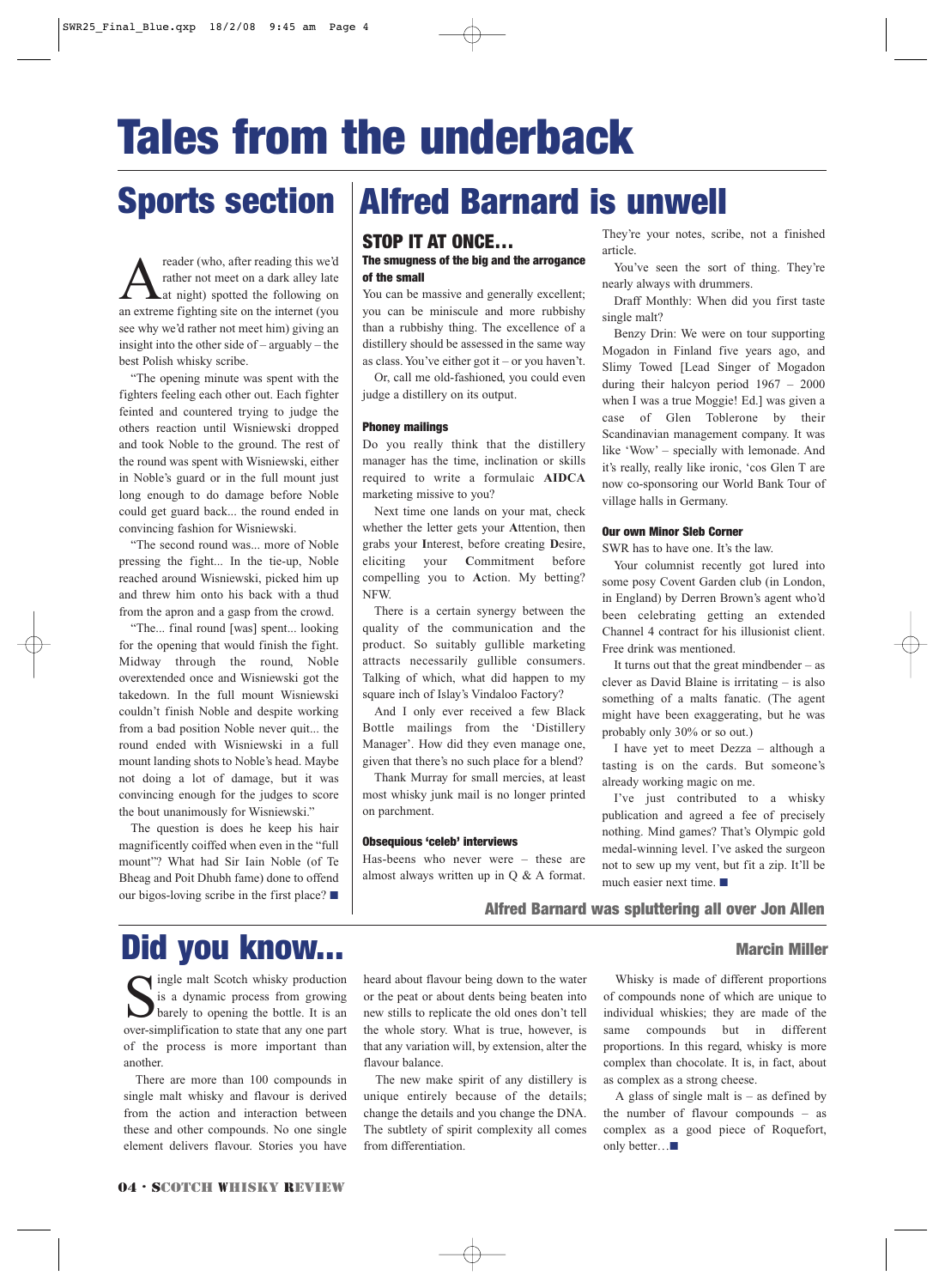## Swiss Toni's malt whisky patter

Gavin D Smith

You know, appreciating fine malt whisky is like making love to a beautiful woman. It needs to be caressed and nurtured, pampered and amused, even if at times you know in your heart of hearts it is really a cheeky little madam that needs its bottom spanked with a silken slipper.

You must make your whisky desire you with the power and dominance of your masculine personality. Begin by treating it as you would a beautiful woman to whom you have just been introduced. "Hello," you should say, "how are you this evening?" Make it the centre of attention; make it feel it is the only drink in the room.

Just as a beautiful woman should always make the most of herself, with elegant dresses from the leading Paris fashion houses, silk lingerie from Agent Provocateur, and the finest of cosmetics, so a malt whisky should be presented in the choicest of glasses. Select one that you can cup in the palm of your masterful hand. Feel the eager, amber liquid respond to your warming touch, sense its arousal as you inhale its exquisite aromas and prepare to take it into your mouth.

But be warned. At times it may be wilful and capricious, filling your senses with delight one day, only to disappoint the next. Blame your mood or your natural sensitivity, but never blame the whisky itself. A fine malt whisky is an emotional creature, and will sense your disappointment, your lack of fulfilment. Encourage and praise it, make it smile for you. Only that way will you win its heart. The smile of a fine malt whisky lights up a room just like the smile of a



beautiful woman.

An older whisky should have poise and confidence; it should be at ease with the world around it, like a beautiful mature woman. Its contours have been softened and rounded by the passage of time. But beware a malt whisky that is too old, just as you would beware an ageing woman. There is a fine line between maturity and old age. Be alive to the danger of bitterness, for dissatisfaction and disappointment may linger on your tongue.

Just as you should never ask the age of a beautiful woman, so you should never ask the price of a fine malt whisky. Some pleasures are beyond monetary value. For the gentleman of reduced means, however, some gratification may be gained from supermarket own-label malts – the working girls of the whisky world.

Above all, my friends, just as you would take a beautiful woman, take your whisky with passion.

Bottoms up! ■

### **Shorts**

#### An Omen?

A remake of The Omen opened on 6/6/06. The same date was used by someone calling himself "Damian" Riley-Smith, managing director of *Whisky Magazine,* to issue a terrifying press release about editorial changes. Well, it is spookier than the  $film.$ ■

#### Letters page

#### Sir,

I am a bit disappointed to see that you've already fallen into the trap of self-serving vanity publishing by giving over (as I calculate) almost a page of this "new" edition to photographs of yourselves.

It makes me puke when I see bylines with pictures of brainless (yet strangely well connected) twits on every page of the *Daily Telegraph*. And do I need to mention Jon, Mark and Robbo? I do not expect to see it in SWR!

Yours etc.

Name and address supplied ■

#### Classified ads

"Sad, cloistered whisky bookworm seeks back issues of SWR to complete life. Box  $\#1$ "

If you can help this pathetic individual, please send an e-mail to *info@scotchwhiskyreview.com* and we'll put you in touch with each other. SWR bringing people together. ■

### Hands up who cares?

The industry remains on tenterhooks<br>about the possible, or should that be<br>inevitable, sale of Invergordon. about the possible, or should that be inevitable, sale of Invergordon. Actually, we just made that up. The industry couldn't care less. The hot money at the moment is on French company La Martiniquaise winning the battle, especially after the SWA's favourite drinks mogul, India's Vijay Mallya, apparently pulled out of the race. Invergordon would be a fair fit within the LaM portfolio which is

geared towards bottom-end products for the French supermarkets.

Although Whyte & Mackay seems perfectly willing to sell its own-label division, the carve-up of the firm might potentially be more awkward than it originally appears. Invergordon after all wasn't just an own-label business, it had a grain distillery (the reason that W&M bought it all those years ago) plus Tullibardine, Bruichladdich, Tamnavulin and Jura. The first two have been sold on, the next is closed... but will they be willing to sell Jura? We think not.

Would a Scottish firm want it? Only one which believed that money could be made in low-price own-label. At the recent World Whiskies Conference, industry analyst John Wakely was disparaging; he had this to say: "Why the industry hasn't had a whip round to instigate some sort of industrial accident at Invergordon I don't know." ■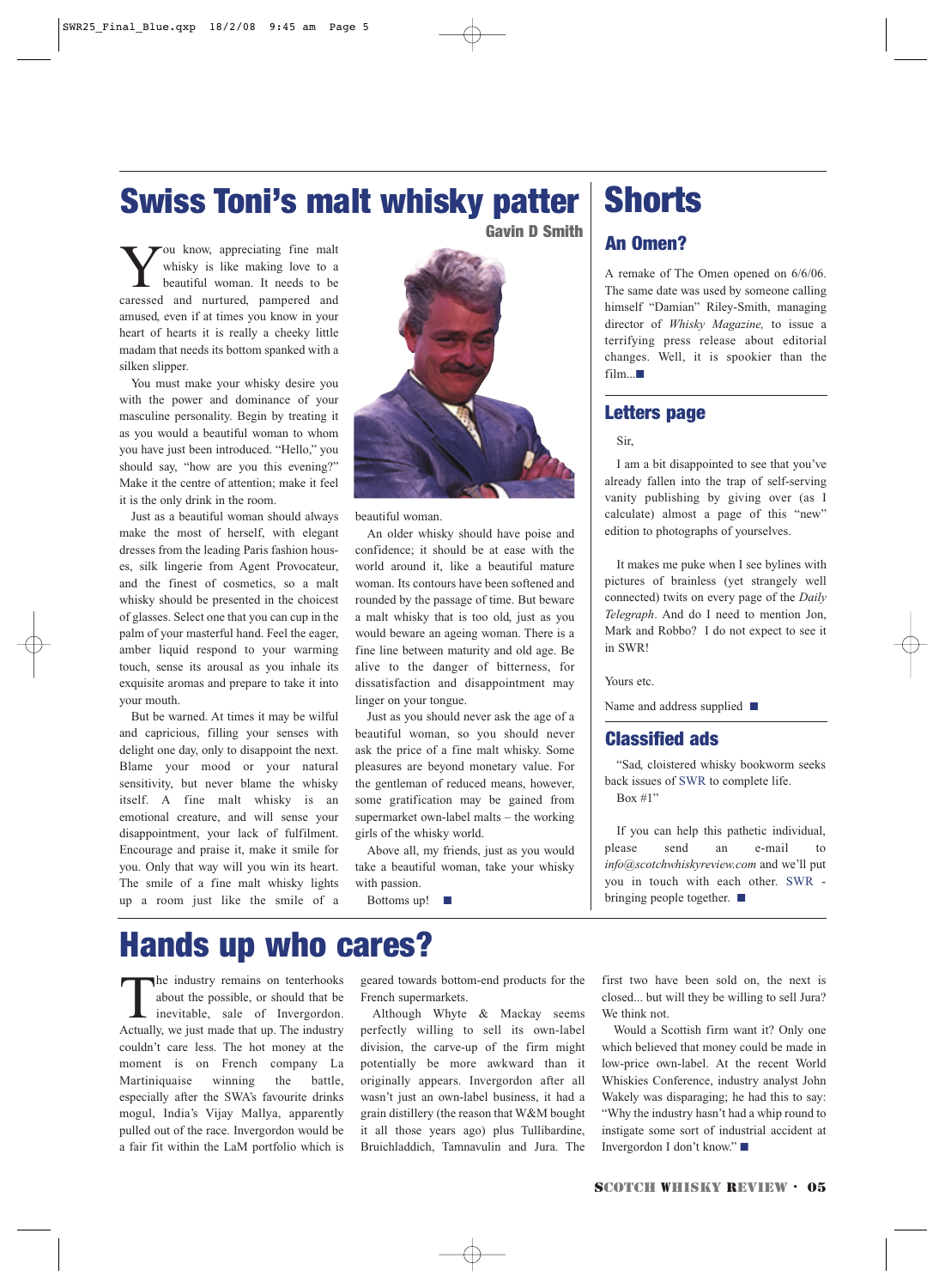## Confessions of an anorak Davin de Kergommeaux

I'm our search for the perfect dram, we Malt Maniacs collectively taste and score thousands of malt whiskies every year.<br>We taste them, we score them, then we move n our search for the perfect dram, we Malt Maniacs collectively taste and score thousands of malt whiskies every year. on to the next. Time is a wasting and that next dram might just be the one.

We began drinking whisky because we liked what it did to our noses and our tongues. The pleasure was immediate and real, but also transcendental as flavours and aromas evoked pleasant memories and romantic images, some real, most from whisky ads. The bottom line though, now as then, when we taste a dram, is that thousands of chemicals in the whisky create reactions in millions of tiny nerve endings that cause our brains to tell us we're happy.

Since Victoria arrived at Balmoral and gave it the nod, Scotch whisky has built its reputation as an authentic product. Kilts and bagpipes abound in advertising, as do the

*Add a drop of caramel, though, and suddenly flavours began to integrate*

purest of waters and the finest of Scottish (we imagine) barleys. These, along with some kind of yeast or another are the only ingredients allowed in Scotch whisky and from these, each distillery creates it's own distinct malt.

The roughly 117 distilleries with bottlings on the market have become somewhat of an obsession for the Malt Maniacs. A Matrix of malts, posted on our website, includes tasting scores from at least three of us, for whiskies from each of these distilleries. Our goal: to have at least six different bottlings from each distillery included on the Matrix so our readers can judge from the numbers whether they might enjoy a certain malt they find in the store.

The trouble is, not every malt was intended for release as a single, so some of the bottlings we taste for our Matrix Tasting Sessions stimulate our tiny little nerve endings a whole lot less than they could if we simply stuck to distilleries we know we love. But we're anoraks, let's face it, and we're going to taste them all. While collectors battle to pay hundreds of pounds for a 7-yearold Sherriff's Bowmore mini, we're scouring e-Bay for that as-yet-untasted Allt A'Bhaine.

Tiny nerve endings beware – there's an obsessive collector at the other end of that nerve fibre and if he has to choose between tasting a Verve Old Ardbey and i obsessive collector at the other end of that nerve fibre and if he has to choose between tasting a Very Old Ardbeg again, or an as-yetuntasted Glen Spey, well, the first six times out of ten the Glen Spey will be a terrible temptation.

But there's more, for yes we're anoraks and yes we've bought the whole authenticity scenario. Our sensitive palates are trained to detect even the slightest off-note or adulteration. We abhor chillfiltering, barely tolerate dilution to 'table strength' and scorn

artificial colouring. We can taste even minute quantities of spirit caramel in a whisky (it's bitter, you know, not sweet like you'd expect).

So sure are we of our palates, that a while back, Maniac Michel van Meersbergen conducted blind tastings with four different malts to which a tiny drop of spirit caramel had or had not been added. The eight Malt Maniacs who participated in this experiment (and they really were blindfolded) were able in many cases to detect differences between the caramelized versions and the unadulterated ones, but surprisingly the slight drop of caramel often improved the reactions in their tiny little nerve endings. The tasters scored each malt and when the blindfolds were removed often found those with caramel added had not only scored higher, in many cases they had tasted more 'authentic'. The caramel-enhanced whisky was often identified as the unadulterated and vice versa.

Even more remarkable though, was the effect of adding a drop of spirit caramel to a rough vatting of these malts. That blending is an art was quickly proven for the vattings lacked structure, complexity and balance.

EOC



The Maltmaniacs logo is at once Stalinist and homoerotic

They were mixtures, not syntheses. Add a drop of caramel though, and suddenly flavours began to integrate. Scores went up as the caramel somehow knitted the constituents together into a whole. Clearly for a blend, caramel improved the reactions in the tiny little nerve endings. Hmmm, that's not what Michel and his team had expected.

Those pure-water-finest-Scottish-barley ads taught us well to listen to our logic rather than our tiny nerve endings. As anoraks we've done the analysis and we know how to identify the truly authentic malts. We drink whisky because we like what it does to our noses and our tongues and in the process we're scoring thousands of whiskies and reporting them on our Matrix. In fact, we're tasting three more Allt A'Bhaines in just a few weeks; we'll let you know if one turns out to be the perfect dram. And Michel, if you're joining us, could you bring a little spirit caramel with you?

Now that they know, those tiny nerve endings just might demand it. ■

**Maltmaniacs n. pl.** 24 malt whisky nuts from four continents meeting on-line and in person to debate whisky minutiae, share tasting experiences, and tip each other off about special drams and sources, all the while contributing to a massive and growing whisky web-resource at *www.maltmaniacs.com* and running a successful annual malt competition.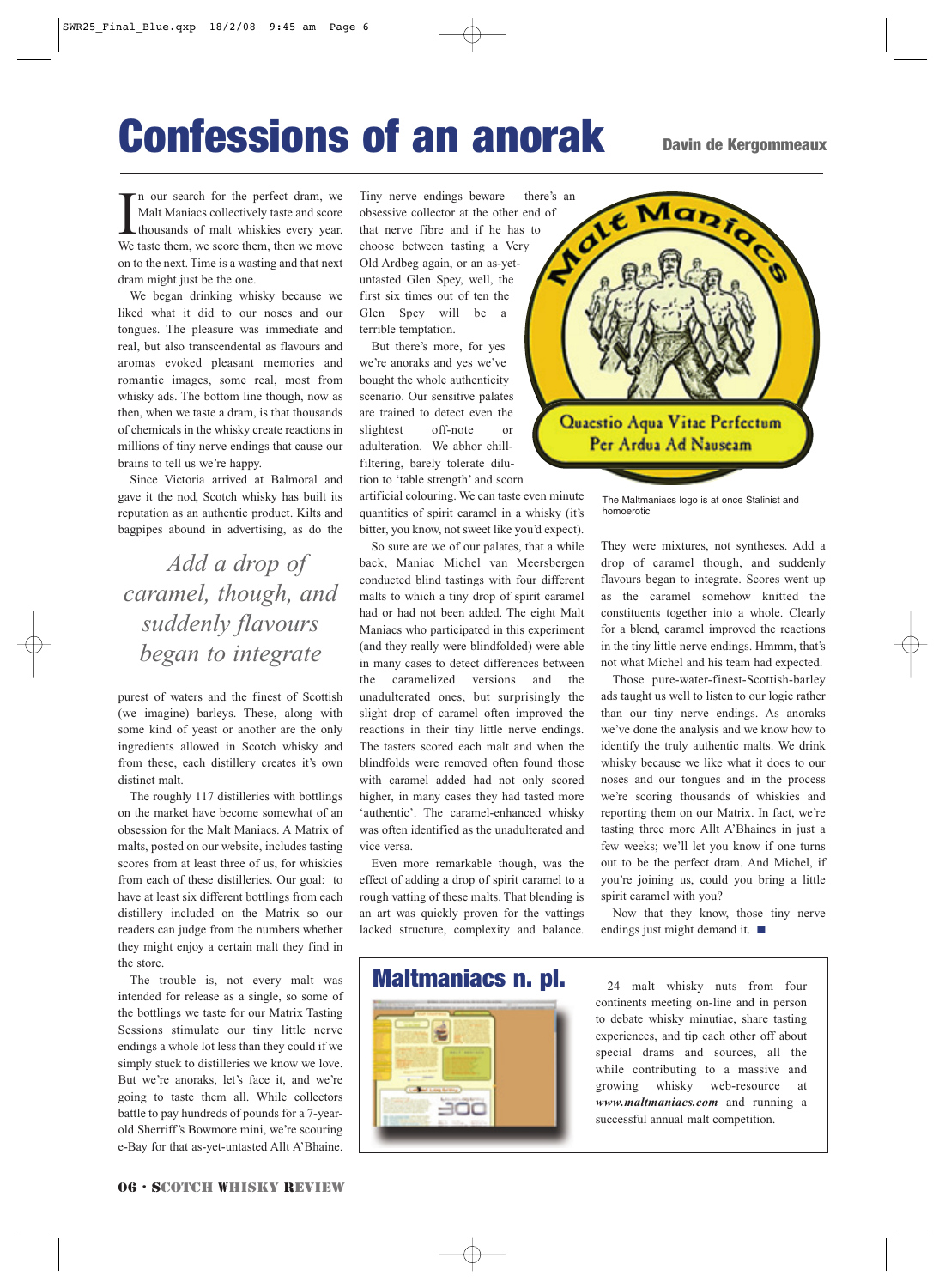# Cheap is not cheerful by Dave Broom

ET'S FACE IT, one doesn't expect to<br>be ranted at during a trade<br>conference. These things are<br>normally quite sedate affairs – highly be ranted at during a trade conference. These things are normally quite sedate affairs – highly specialised, they leave delegates with some food for thought and varying degrees of total bewilderment. For example, at the recent World Whiskies Conference I had to chair a meeting which revolved around the notion of 'causal ambiguity', a term which apparently means that malt whisky should continue to be romantic or it will lose its specialness which, when put like that, seems to be a pretty reasonable argument. The advantage is that I can now impress people at parties by dropping "causal ambiguity" in to the conversation. Try it... and throw in viscimetry as well. My, how your stock will rise among your peers.

Anyhoo, I'd shuffled into the first session of the day, head somewhat thick after a strategy meeting of the editorial board of the SWR which started at lunchtime in Glasgow and ended with large drams in the Oxford Bar in Edinburgh at closing time.

"I've spent my career pissing off senior management," said the cove on stage. "Don't see why I should stop now." He didn't. Right enough, he didn't have to. His name was (and probably still is) John Wakeley and he's... well all you need to know is that he's a top analyst and shoots from the hip. Some delegates laughed, then squirmed, some squirmed then laughed. Nervously. "Anyone here worked for Seagram?" he asked. One hand was, hesitantly, raised. "Ahhhhh." he said, before launching into a devastating sardonic demolition of young Edgar's business "strategy". To be fair, it wasn't anything that we hadn't heard before — but one doesn't normally do that sort of thing in an on-the-record public forum. The few hacks in the audience grinned and scribbled furiously.

Underneath the abuse, Wakeley's core message centred on the role of cheap whisky. "Three-year-old Scotch isn't any good. A blend of spirits aged in second-hand wood? It's horrible. That's why they douse it in cola in Spain and don't drink it anywhere else." There was a small intake of breath, some shifting in seats, more nervous laughter. Even if faces were becoming a tad stony, everyone there knew that he was right.

Then the kicking really began: "The Scotch industry has the lowest return on capital of any FMCG business (that's fast-moving consumer goods to you and me... groceries in other words) and in the UK, the one time that consumers might pay premium prices [ie Christmas] you give it away. Then when everyone is on the wagon in January you hike the prices up so that no-one buys it. Then, as the end of the first quarter arrives in view and you need to show your shareholders some profit, you slash prices again."

Doesn't really need much more additional comment, does it? Well, maybe. Because I've been hearing this from the industry itself since the late 80s. Low prices are killing blends they all said. What happened? They joined in because, apparently, it was "a necessary evil". Then own-label began to grow as the industry desperately tried to offload a surplus and make some cash. Here's Wakeley again: "An industry that was struggling to sell even five-year-old whisky in Europe then made its own task even

*But what happened to this hot, sexy market in the UK last year? It lost 50,000 cases, that's what* 

harder by supplying supermarkets with liquids which undercut its own brands. This is the same lunacy which destroyed UK food manufacturing."

Blends have not and never will recover from this approach – two litres of Bell's for £20 anyone? Aye, but malt.. well malt is growing, malt is trendy, we all love malt. Well, sure we do... that's why you're reading this fanzine probably. But what happened to this hot, sexy market in the UK last year? It lost 50,000 cases, that's what. Why? Bell's was at two for £20! To their credit, most malt firms tried to resist deep discounting. Many paid the price, in particular those which had played the price game for a long time.

Some of these may struggle to recover, for once you're in the consumer's mind as a cheapie then you can never become anything else. Look at it this way. You have a premium product, one which by its nature is scarce. One which will probably never sell much over 200,000 cases a year globally (that's not



a lot in the grand scheme of things) because that's as much as your distillery can actually make.

If this product were from Bordeaux it would be selling at a premium, if it were from Piedmont, Napa, Champagne, dagnabbit even Cognac it would sell at a premium. What do we get? £14.99. AT THE BUSIEST TIME OF THE YEAR! In the last issue, I said I was no businessman. I've not changed that opinion, but this notion of how best to sell top-end whisky doesn't make sense to me.

£20 plus is not an unreasonable price for a bottle of malt, is it? Look at what the very same supermarkets charge for an often mediocre wine with bubbles in it. We're quite happy to shell out £20 plus for that and spend much of the time trying to convince ourselves that our chests aren't hurting with the excess acid. That bottle of Champagne will last, what, an hour with friends. A bottle of malt? A considerably longer time.

It is value for money even at £50 plus because it is (hopefully) complex, a drink that demands you take your time over it. Perhaps someone can therefore explain to me why the industry seems hell-bent on devaluing not just individual brands, but the whole category by cutting price for shortterm gain?

It wouldn't surprise me that if supermarkets continue to force this game on distillers that some firms simply withdraw from the UK market – there's plenty of places out there where they can make margin. That, in turn will affect even specialist outlets such as Loch Fyne. Back to Wakeley's closing words. "Whisky has a good image, so why bother to save something which isn't worth saving? Cheap whisky." ■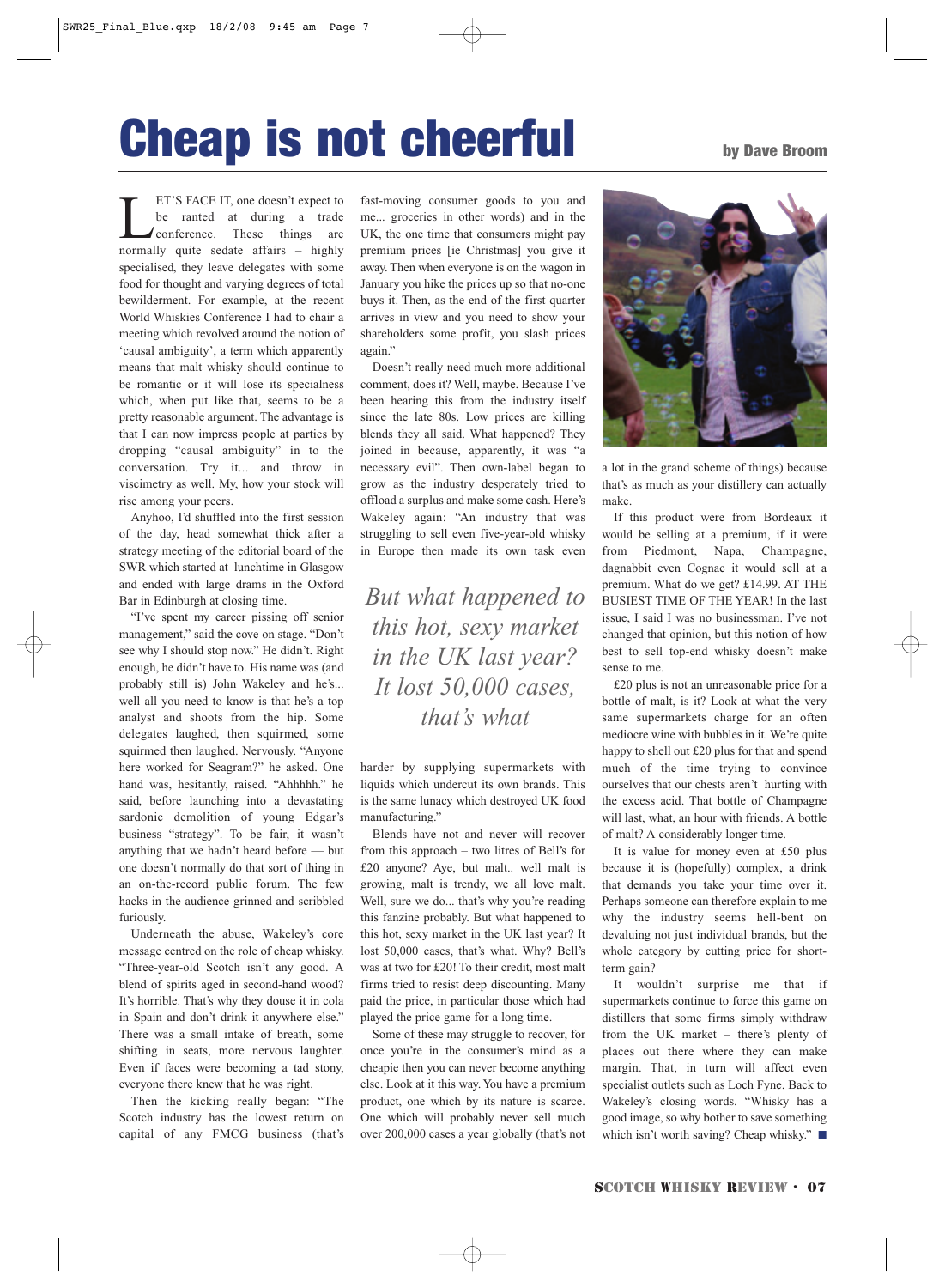## Peter Russell interviewed by Marcin Miller

**Now in his 50th year in the whisky industry, Peter Russell has seen it all. As Chairman, he has overseen the sustained growth of Ian Macleod & Co, proprietors of Glengoyne, Isle of Skye and Lang's among others. The company currently produces and sells over 15,000,000 bottles of spirits per annum**

#### **Tell me a little bit about your business.**

*My father started the Peter Russell firm in 1936. He came from Gravesend in Kent – a Sassenach you understand. He was a chemist in a Gravesend paper mill but he had an aunt, Miss Harper of Harpers Wine and Spirit Gazette. He told his aunt that he was fed up with paper-making and she offered him the chance to go up to Scotland selling advertising space in the magazine, which he did in about 1924. So he came to Scotland and went round all the distilleries and the various blenders. And, of course, in those days the blenders were not usually distillers: Blenders bought from distillers and they would buy the whisky when it was new and hold it until it had matured. They would then blend it. It is very difficult to know how much new whisky to buy as it is impossible to know what sales will be made next year – far less in four, five, six or seven years time when the whiskies will be blended. You don't know how much you are going to require.*

#### **Still the conundrum today isn't it?**

*Indeed. So blenders would find they'd bought too much or too little; depending on how sales were going they'd find they were over stocked or under stocked. My father was going round selling space, speaking to these various people who would say "look I've got too much three-year-old grain". And the next person would say "business is so good I haven't got enough three-year-old grain". He would buy from one and sell to the other. That was how he started out on his broking business. He started as a whisky broker in 1936 and he set up an office in York Place, in the same building that Drambuie had.* 

#### **Was anyone else broking whisky in those days?**

*Oh, yes; there were three main brokers other than my father; William Lundie & Co, Stanley Morrison and the Hepburns.* 

*I became a Chartered Accountant in 1952 and that was when you were paid £400 a* *year in Edinburgh, £500 in London and £600 in Paris; so I went to Paris! I who used to prepare the accounts for French and Belgian businesses which were owned by either British or American companies. We prepared the accounts and they would then be consolidated with their own companies. My father became ill in 1955. He was born in 1900. He died in 1956, of cancer. He didn't drink a lot at all but he used to smoke. At that*

*time he'd been joined in the business by my uncle, my mother's brother-in-law, and he died when he was 61.*

*After my father died, I ran the business along with my brother, David, who joined me in the 1960s. At that time we were really just whisky brokers, but I could see that with the consolidation within the industry it was going to be more difficult to just be a broker.*

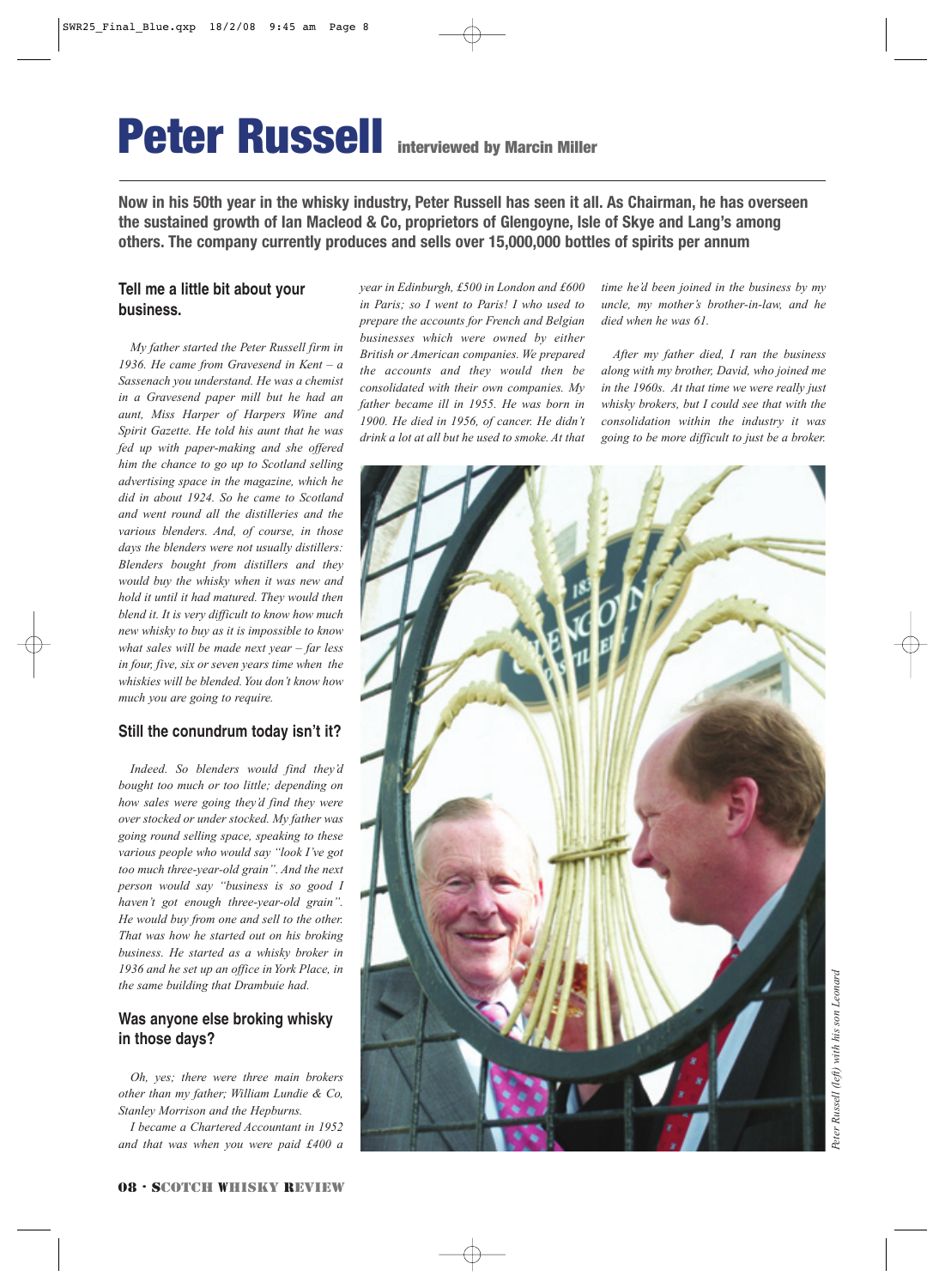*Peter Russell prepares a traditional gin and tonic at the Islay Festival* Russell prepares a traditional gin and tonic at the Islav Festival Peter I

*We used to sell a lot of blend to J&B in the very early 60s when J&B was taking off in the States and they hadn't got sufficient stocks. We used to buy whisky from three different blenders and sell it to J&B. I then thought perhaps blending is not as difficult as it's made out to be so I started blending myself. I recall going down to Grierson-Blumenthal in London; they had decided to sell all their stocks of whisky and I bought them – without having a buyer. I remember walking over Battersea Bridge – they had an office on the south side of the river – and thinking I shall have to throw myself into the river if I can't sell these stocks! So I went to a pub for lunch, phoned up Chivas and sold, I think, 90% of the parcel in one phone call.*

### **The objective with broking is to shift it as fast as you can, to keep the cash flowing and to prevent you from sitting on stock.**

*Yes exactly, the terms were always, I recall, 14 days. Anyway the chap from Grierson-Blumenthal said "oh, we sell about 50 cases a fortnight to Sainsbury's, perhaps you would like to continue to do so," so I did. From there, in the early 1960s, I think we were the first people to go in to supply the big supermarkets with private labels. The big boys didn't want to do it. They thought it was beneath their dignity to do such a thing, so we did it and, frankly, made a lot of money. We continued to supply them right up until half a dozen years ago when things became so competitive. We still do a certain amount of own label to Sainsbury's and other supermarkets as well but it has become so competitive. People are just bloody idiots; they sell so cheaply. I wouldn't want to perhaps name names but a company (not too far from my office in Broxburn) is selling very, very cheaply.* 

### **As the new owners are not in the cheap end and will be slightly more profit-driven.**

*You can make nothing out if it at all. They have equity in the brands that they own so that is were they should be concentrating their efforts.*

### **When did the sales of own label really take off?**

*Well I would think in the early 1970s. We've been supplying Sainsbury's for over 40 years.*

### **You must be one of their most long standing suppliers.**

*Yes and we always supply them with top quality. I pick out Sainsbury's as they are our biggest one but I think they kept saying they wanted stuff cheaper – all supermarkets do; cheaper, cheaper and cheaper. In order to get blend cheaper you have to put in more grain and grain tastes of very little. It's the malts that give the character to the whisky and, if you put in 95% grain, you get something that is completely characterless. It tastes alright – it doesn't taste foul or anything – but it just lacks character.*

*So in the 1960s we bought Ian Macleod & Co from Mr Ian Macleod. He had an Estate called Tallgorm on the Black Isle, north of Inverness. We bought that really for the stocks of whisky that he had. However, he threw in the blend Isle of Skye. We didn't do anything with it at that time but we did start blending and bottling it some years later; it was always an 8-year-old and still remains an 8-year-old premium blend. It's got plenty of character because we put in a lot of Talisker and some Highland malts amongst others. Talisker is an excellent whisky and gives a certain character to the blend.*

### **Presumably you don't need a lot of Talisker to get a lot of Talisker character?**

*No, that is true but DCL – or Diageo as they're now called – have always looked after us very well, supplying us with their malt whisky. They knew that we only used it in our own blend and we would never sell it to anyone else as Talisker.*

*So we started doing bottled whisky and then we bought a brand called Hedges & Butler and a brand called London Hill gin, which I bought from a pal of mine in the States. We also bought a brand called King Robert – that's done very well. It's a secondary brand – one mustn't call it cheap – a value for money brand which sells about 500,000 cases a year. My brother, David, and I used to go out to the Middle East and sell it in Bahrain, Abu Dhabi and Dubai. I think a lot of it finishes up in India on the dhows that go out from Dubai creek. That was fun!* 

*We also supplied the firm Rigby & Evans; they were really rum people. We supplied blended whisky to them and they bottled it under a label called William Maxwell. What*



*reduce the price to a proper economical level and in return we'd have 50% and they'd have 50% of the equity. So David Stevens, the Managing Director of Rigby & Evans, and I used to go over to the States and South America selling Maxwell. I recall that we took out a lot of miniatures with us. However, and as you know, some of the States were dry so by the time we got down to a customer in New Orleans we'd drunk them all! We went and bought a bottle of Dawson's, if I remember rightly, which we thought would be similar to the Maxwell and filled up the miniatures; when we gave them away we muttered something about them having to be opened because of Customs!*

#### **What happened next?**

*We bought Watson's Rum from Allied; Watson's Demerara and Watson's Trawler which only sells in Scotland. Rum is very peculiar – in Scotland anyway. There's OVD which sells throughout Scotland; then there's our one which sells on the east coast; and Black Heart which sells in the west. If you go to a village they'll only be drinking Watson's and in the next village five miles up there*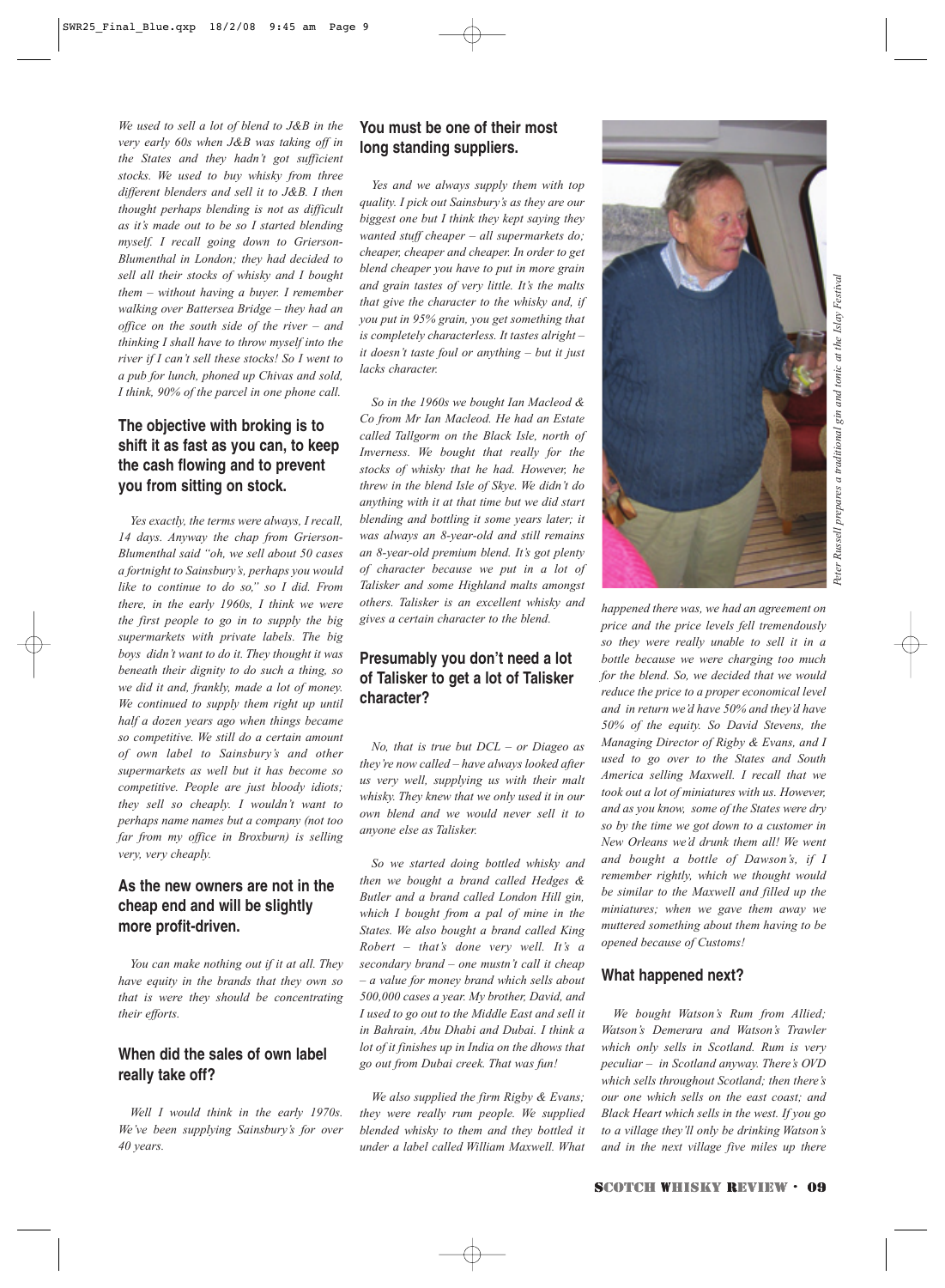*road they'll only be drinking OVD. We make quite a bit of profit out of rum.*

#### **Why is rum so profitable?**

*The consumers won't switch brands. If you buy a particular rum you don't switch. I think it's because rum is drunk more by the older generation who won't switch. There is greater loyalty.*

### **There certainly seems to have been a regular pattern of acquisitions.**

*Yes, and then three years ago we bought Glengoyne Distillery from Edrington. We had never had a distillery before and I think this was a very good move, given the growth worldwide of single malts. Glengoyne has great potential at the premium end of the single malts. We have doubled production at Glengoyne in anticipation of increased sales.*

#### **Had buying a distillery been a plan for some time? Or was it just because the opportunity, the timing or the price was right?**

*All three. We thought the only category that was making any progress was single malts.* 

#### **You must be very happy with your acquisition.**

*Oh yes, we are; I think it's got a great future. I thought the rise in malts would only be temporary because, historically, malt was the only whisky you had and it was too strong and too flavoursome for people and that's why they started adding grain to make a blend. I thought that going back onto malt was rather a retrograde step and wouldn't continue, but I have been proved to be wrong.*

#### **It has been going on for so long maybe it's here to stay.**

*Yes, I hope so. There again, quote me on this, because I get so annoyed with people selling malt whisky at such a discounted rate. In my opinion, in retail, the price of many single malts should not be below £20, but you see quite well-known brands at £13 and to cut the price, especially at Christmas time, which people do, is absolute stupidity. There must be a lot of people only buy a bottle of whisky at Christmas time as a gift to give to*

*father, grandfather or great uncle. People are only too willing to pay £20. Let's face it, these days people want quality and are willing to pay for it.* 

### **What else are people doing in the industry that irks you?**

*Nothing really. Apart from spending too much money on advertising when we don't have the funds to do so!! No, I think it's also rather a pity that so many of the companies are owned by foreigners!*

### **Yes, when you were talking about preparing accounts of English owned or American companies in France I was thinking the situation has somewhat reversed these days.**

*Yes. I think that the people that have come in – Pernod Ricard and LMVH – those are quality people who will hopefully insist that the quality of the goods, not only in the bottle but the packaging as well, is kept high. I understand that Pernod Ricard is spending a hell of a lot of money in China in order to get Chivas Regal as the number one brand. I think they've gone head-to-head with Johnnie Walker Black Label. They are fighting tooth and nail to get the spread. Leonard, my son, the present Managing Director, was telling*





*me he was in China recently and in nightclubs all over the place you see Chivas Regal in particular. It's everywhere. I think he told me they have hundreds of reps going around the pubs in the towns and cities.*

#### **Are these new markets are worth that level of investment?**

*These people aren't fools, are they? I think they know what they're doing! But we're also now doing specialty things. We've started a new brand called Smokehead, which is keenly priced and beautifully packaged to appeal perhaps to the younger person. At Glengoyne we're doing quite a number of special "finishes". We are doing some maturing at this moment in new Scottish oak casks; it appears to me that there'll be increased demand for these specialty finishes.*

*Consumers are looking for more points of difference so it's good to keep the market dynamic by offering different things. Having your own distillery gives you the opportunity to do that.*

*I thought that, with all these special bottlings of very old whiskies, people would buy them and would keep them in their cocktail cabinets looking at them – but I was wrong! They are pulling the corks and drinking them. There's a lot of margin to be made there…*

#### **So you've been working in the industry since 1956 that means you're working in your 50th year?**

*Yes; perhaps I'll get a special bottle. Except I must admit that I still prefer our London Hill gin.* ■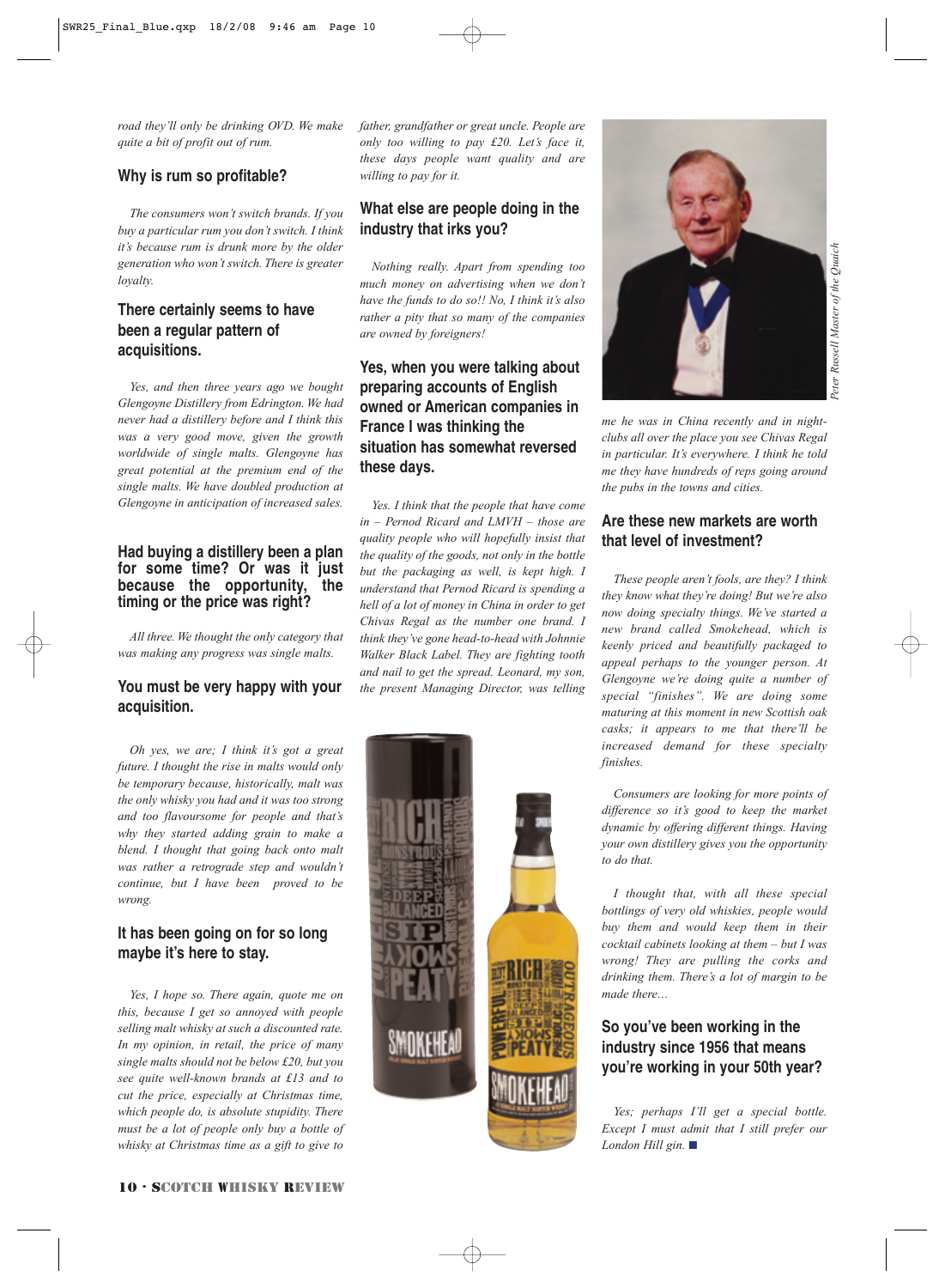## Viscimetry review; the life force

by Charles MacLean

**Recently, my attention was drawn\* to an extraordinary scientific paper which displays the viscimetry of organic substances, including whisky, by crystallography. The implications are immense; we may soon be able to profile flavour by cristallisation sensible.**

The versince the beautiful yet evanescent<br>threads and spirals that we know as<br>visit intervals were observed in<br>a glass of whisky attemnts have been made threads and spirals that we know as 'viscimetric whorls' were observed in a glass of whisky, attempts have been made to freeze that moment, to 'catch the joy as it flies'.

Flash-freezing has been the most common method employed, using equipment borrowed from the frozen food industry, but while this has achieved some pleasing effects – not unlike the 'ice flowers' found on frozen window panes – it cannot be claimed that the method truly captures viscimetric whorls. Nor does it tell us anything about the viscimetric potential of the liquid under examination.

The association between viscimetry and crystallography has not been missed by viscimetrists, however. Some have even claimed that crystallomancy [divination by the use of crystals] is a branch of viscimetry. It may be this connection that led the French scientist Margaret Aussenac, of the Laboratoire Thiollet, to explore the properties of organic matter in a solution of copper sulphate.

Her results are astonishing, and a full account may be read on *www.biodyvin.com/conferences/cristallisationsensible.php* – a paper she delivered in March 2004 to the Syndicat International des Vignerons en Culture Biodynamique.

In brief, the method, which is known as *cristallisation sensible* – the literal translation, 'sensitive crystallisation', does not really capture the meaning – presents an image of the life force of the substance under consideration.

The methodology is simple: mix 2mls of copper sulphate solution with 3ml of organic material (whisky, wine, vegetable or fruit juice, fat, blood, etc.) and 2mls of distilled water, and place in a broad (11cm) Petrie dish. Warm this at 28C for 14 hours.

By examining the resulting crystals, it is possible to determine:

whether the substance is healthy, and



whether it is showing signs of degeneracy or necrosis

 $\bullet$  the richness of the substance

(e.g. skimmed milk, whole milk, cream)

- $\bullet$  the age of the substance
- the vitality of the substance
- its aptitude for ageing/maturing

The photographs that accompany Dr. Aussenac's paper capture the elegant viscimetric patterns in the various substances: these are nothing less than concrete images of the life forces of each liquid tested. But the images are sometimes shocking: compare the no-life of white sugar with the vibrancy of unrefined sugar; the dense patterning of organic egg with the stringy disorganisation of *oeuf de supermarché*.

Scarily, she also remarks that if a laser has been shot through the liquid prior to mixing with copper sulphate – e.g. with a bar-code reader – the crystals will be de-structured for a matter of weeks… Might this impact on flavour? Perhaps it is safest to buy whisky from specialist retailers who will not use a bar-code reader.

Unfortunately, there are no illustrations of whisky, but she does say that in eau-de-vie the needle-like crystals are broken (*brisées*)

by the distilling process and that – in relation to wine – "each has its signature", depending upon terroir, grape variety and other factors. If 'foreign' liquids have been added, they appear as 'stains' on the crystals.

This raises the fascinating possibility of malt whisky profiling by *cristallisation sensible*. Does each malt have its own viscimetric signature? What is the effect of age on the signature? Might it be possible to tell from the crystal whether the whisky is at optimum maturation? Is the signature altered when the whisky is matured in one place or another? Will 'stains' appear if the whisky has been tinted with spirit caramel?

Many comparative studies are required. It is rumoured that some initial work is being undertaken as I write by the shadowy Viscimetric Circle of the super-heros of the whisky world, the famous MaltManiacs. Rest assured that I will keep you informed. In the meantime, **SWR** will be very interested in your own findings. ■

NB I am grateful to Olivier Humbrecht M.W., of L'Ordre Ancien de Viscimetristes d'Alsace, for alerting me to Margaret Aussenac's paper.